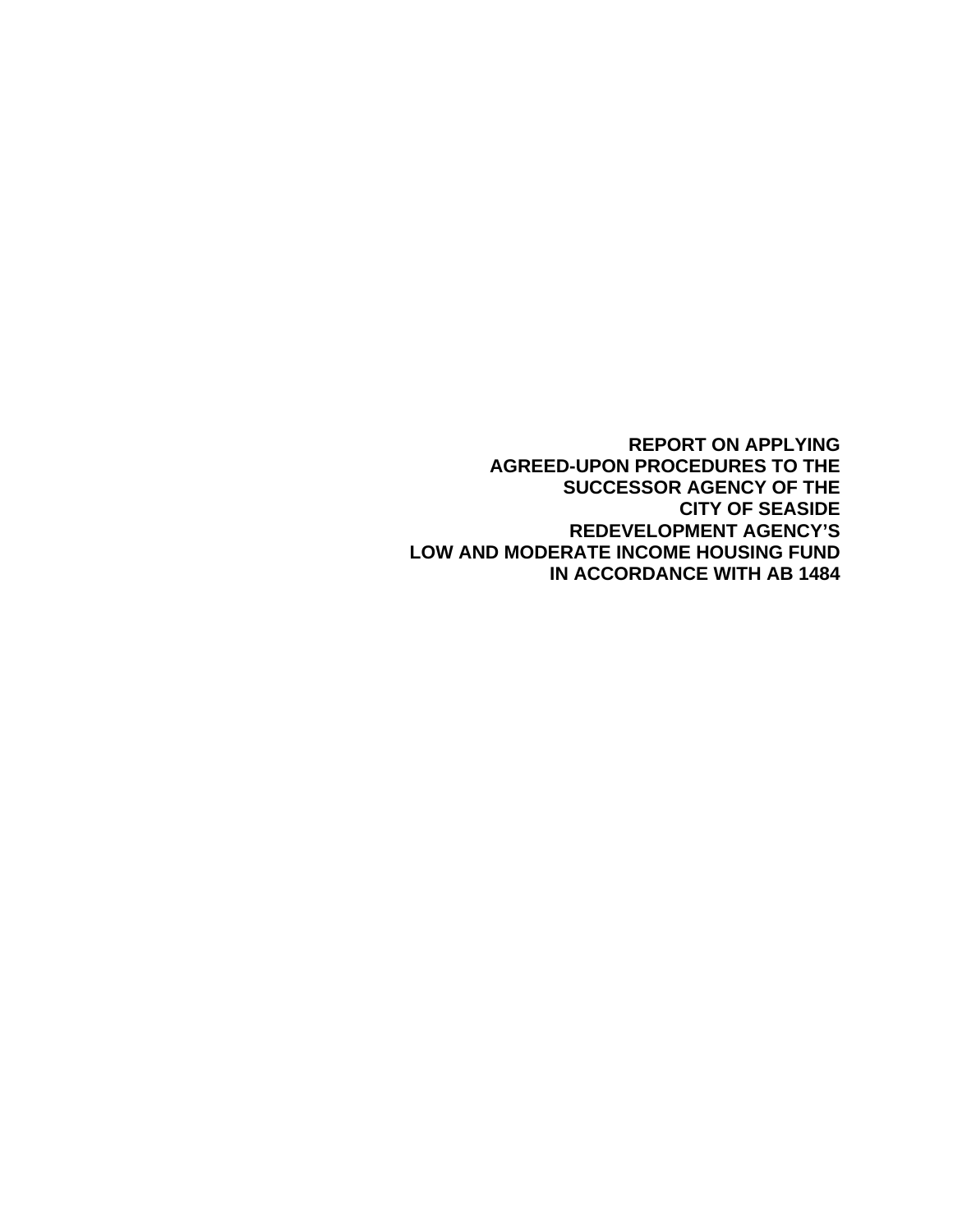## AGREED-UPON PROCEDURES TO THE SUCCESSOR AGENCY OF THE CITY OF SEASIDE REDEVELOPMENT AGENCY

## **Table of Contents**

| Independent Accountant's Report on Applying Agreed-Upon Procedures |                |
|--------------------------------------------------------------------|----------------|
|                                                                    | $2 - 10$       |
| Appendices:                                                        | 11             |
|                                                                    | 12<br>13<br>14 |
|                                                                    | 15             |
|                                                                    | 16<br>17       |
|                                                                    | 18             |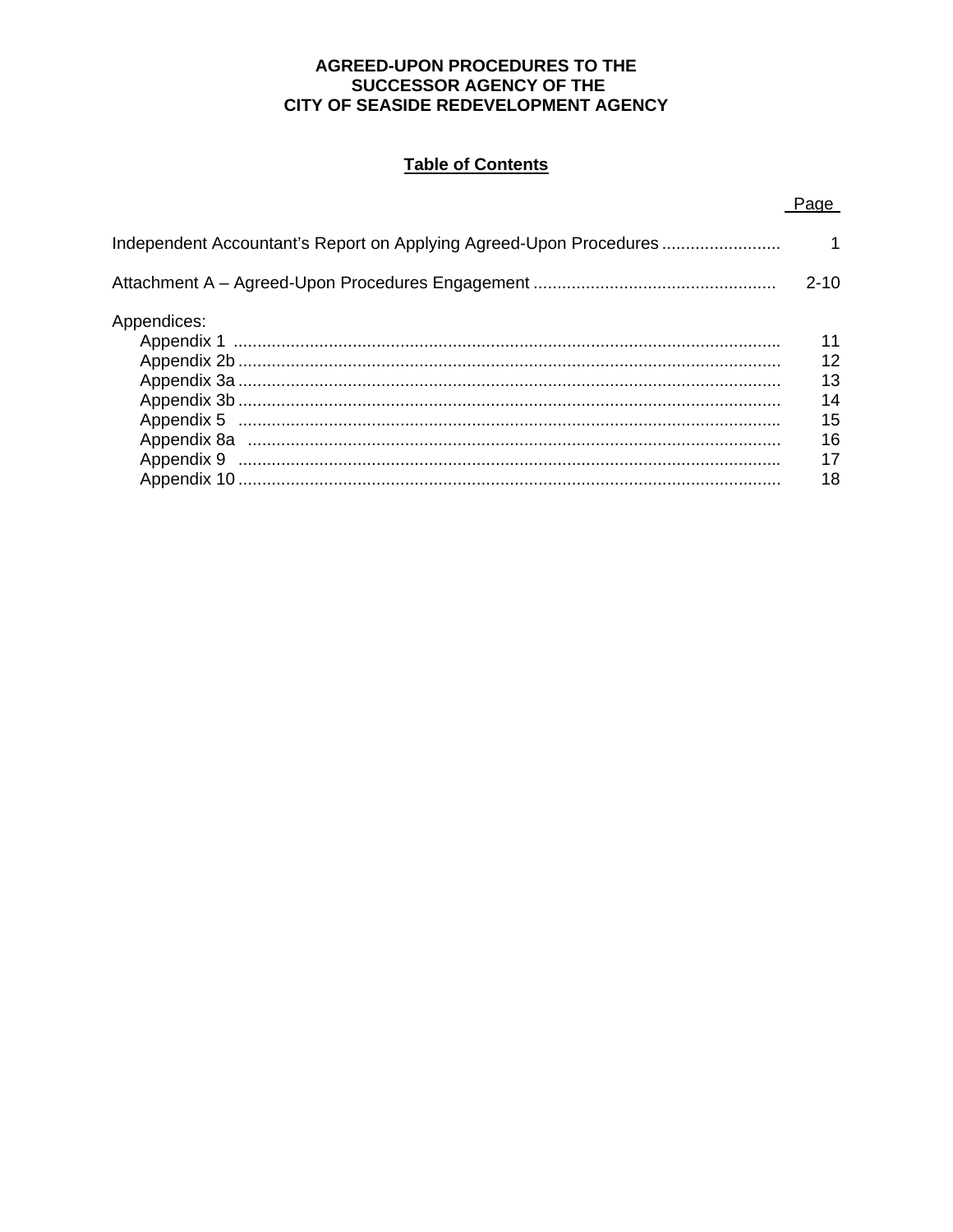

#### **INDEPENDENT ACCOUNTANT'S REPORT ON APPLYING AGREED-UPON PROCEDURES**

Oversight Board of the Successor Agency of the Seaside Redevelopment Agency Seaside, California

We have performed the minimum required agreed-upon procedures enumerated in Attachment A, which were agreed to by the California State Controller's Office and the Department of Finance solely to assist you in ensuring that the dissolved redevelopment agency is complying with its statutory requirements with respect to AB 1484. Management of the successor agency and the City of Seaside are responsible for the accounting records pertaining to statutory compliance pursuant to Health and Safety Code sections 34179.5(c)(1) through 34179.5(c)(6). This agreed-upon procedures engagement was conducted in accordance with attestation standards established by the American Institute of Certified Public Accountants. The sufficiency of these procedures is solely the responsibility of those parties specified in the report. Consequently, we make no representation regarding the sufficiency of the procedures described below either for the purpose for which this report has been requested or for any other purpose.

The scope of this engagement was limited to performing the minimum required agreed-upon procedures as set forth in Attachment A related to the Low and Moderate Income Housing Fund of the Successor Agency.

We were not engaged to and did not conduct an audit, the objective of which would be the expression of an opinion as to the appropriateness of the results summarized in Attachment A. Accordingly, we do not express such an opinion. Had we performed additional procedures, other matters might have come to our attention that would have been reported to you.

This report is intended solely for the information and use of the successor agency and applicable State agencies, and is not intended to be, and should not be used by anyone other than these specified parties. This restriction is not intended to limit distribution of this report, which is a matter of public record.

GALLINA LLP

Ballina LLP

Roseville, California September 27, 2012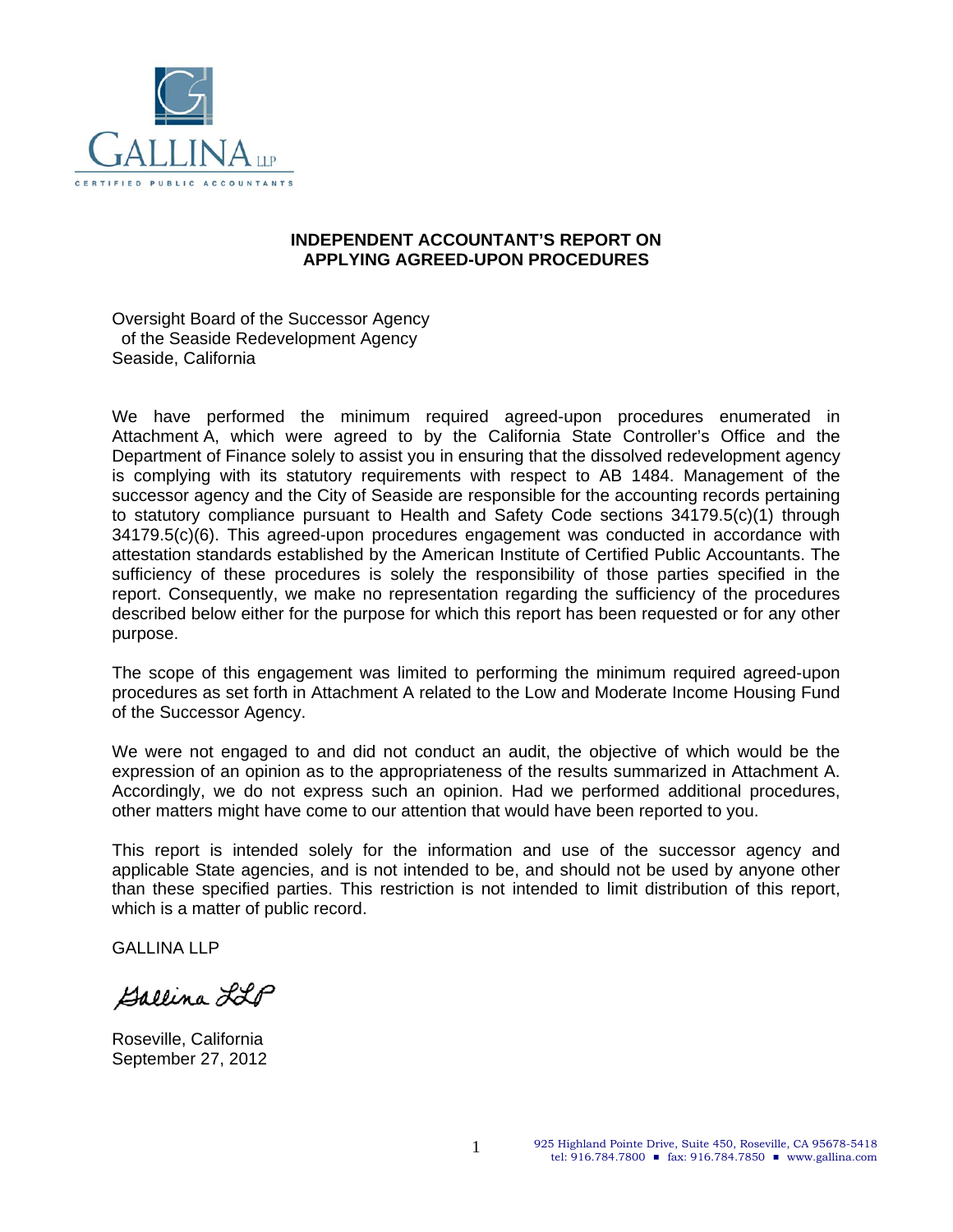## **Agreed Upon Procedures Engagement Pursuant to AB1484 and Health and Safety Code Section 34179.5**

*Purpose: to determine the unobligated balances of the (a) Low and Moderate Income Housing Fund* 

#### **Health and Safety Code Section 34179.5(c)**

34179.5(c)(1) The dollar value of assets transferred from the former redevelopment agency to the successor agency on or about February 1, 2012.

1. **Procedure:** Obtain from the Successor Agency a listing of all assets that were transferred from the former redevelopment agency to the Successor Agency on February 1, 2012. Agree the amounts on this listing to account balances established in the accounting records of the Successor Agency. Identify in the Agreed-Upon Procedures (AUP) report the book value of the assets transferred to the Successor Agency as of that date.

#### **Results:**

*Refer to Appendix 1 for a listing of assets transferred to the Successor Agency and comments, if any. The book value of the assets transferred was \$15,899,606.* 

34179.5(c)(2)The dollar value of assets and cash and cash equivalents transferred after January 1, 2011, through June 30, 2012, by the redevelopment agency or the successor agency to the city, county, or city and county that formed the redevelopment agency and the purpose of each transfer. The reviews shall provide documentation of any enforceable obligation that required the transfer.

- 2. **Procedure:** If the State Controller's Office has completed its review of transfers required under Section 34178.8 and issued its report regarding such review, attach a copy of that report as an exhibit to the due diligence AUP report. If this has not yet occurred, perform the following procedures:
	- A. Obtain a list prepared by the Successor Agency of all transfers (excluding payments for goods and services) from the former redevelopment agency to the city, county, or city and county that formed the redevelopment agency for the period from January 1, 2011 through January 31, 2012. For each transfer, the Successor Agency should describe the purpose of the transfer and describe in what sense the transfer was required by one of the Agency's enforceable obligations or other legal or accounting requirements. Provide this listing as an attachment to the AUP report.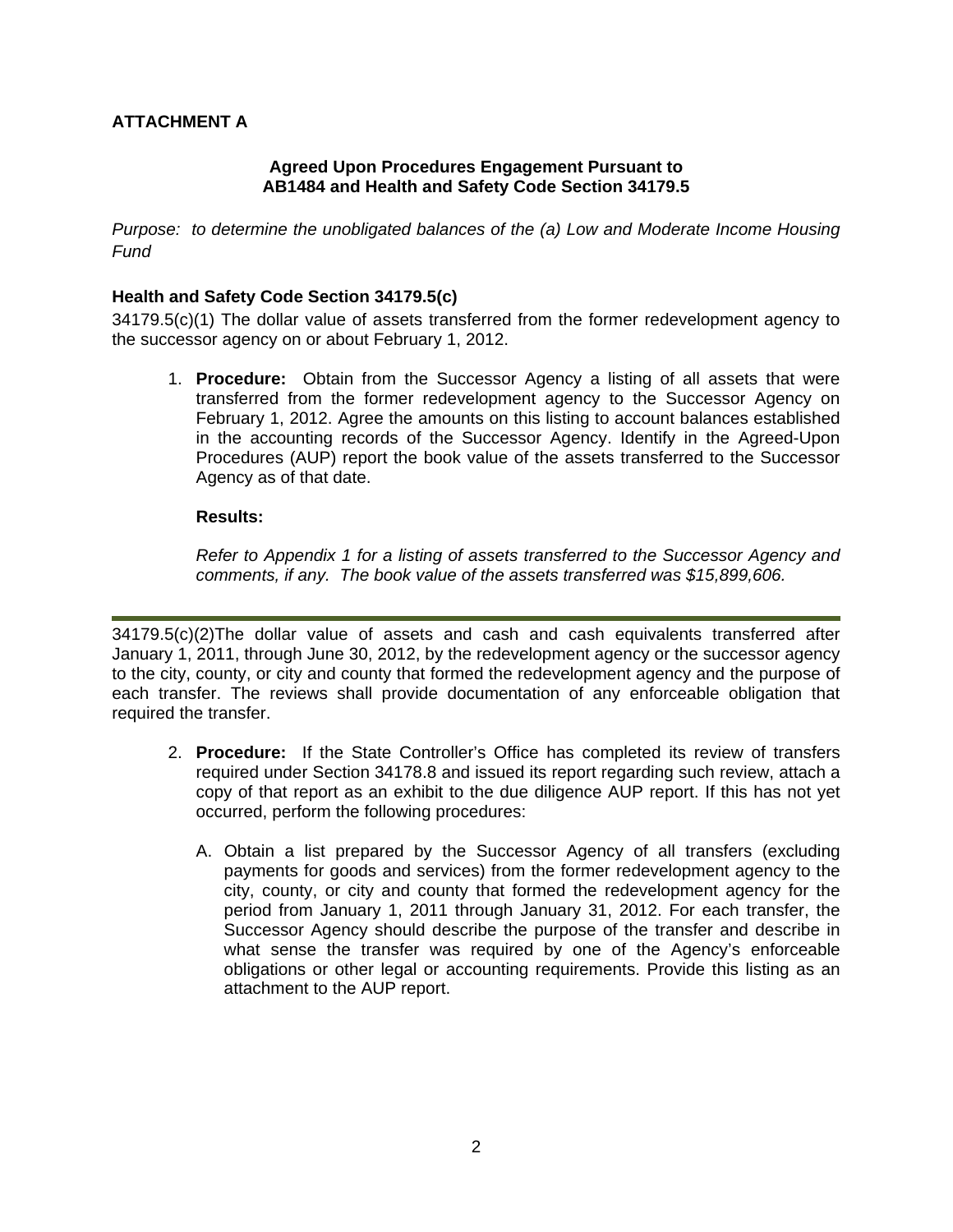*The former redevelopment agency did not transfer any assets relating to the Low and Moderate Income Housing Fund to the City of Seaside for the period January 1, 2011 through January 31, 2012.* 

B. Obtain a list prepared by the Successor Agency of all transfers (excluding payments for goods and services) from the Successor Agency to the city, county, or city and county that formed the redevelopment agency for the period from February 1, 2012 through June 30, 2012. For each transfer, the Successor Agency should describe the purpose of the transfer and describe in what sense the transfer was required by one of the Agency's enforceable obligations or other legal or accounting requirements. Provide this listing as an attachment to the AUP report.

#### **Results:**

*Refer to Appendix 2B for a listing of transfers from the Successor Agency to the City that formed the redevelopment agency or the Low and Moderate Income Housing Fund only. Note: The City that formed the redevelopment agency elected to become the Housing Successor.* 

C. For each transfer, obtain the legal document that formed the basis for the enforceable obligation that required any transfer. Note in the AUP report the absence of any such legal document or the absence of language in the document that required the transfer.

#### **Results:**

*Refer to Appendix 2B for results of documentation review. Note: The City that formed the redevelopment agency elected to become the Housing Successor.* 

34179.5(c)(3)The dollar value of any cash or cash equivalents transferred after January 1, 2011, through June 30, 2012, by the redevelopment agency or the successor agency to any other public agency or private party and the purpose of each transfer. The review shall provide documentation of any enforceable obligation that required the transfer.

- 3. **Procedure:** If the State Controller's Office has completed its review of transfers required under Section 34178.8 and issued its report regarding such review, attach a copy of that report as an exhibit to the due diligence AUP report. If this has not yet occurred, perform the following procedures:
	- A. Obtain a list prepared by the Successor Agency of all transfers (excluding payments for goods and services) from the former redevelopment agency to any other public agency or to private parties for the period from January 1, 2011 through January 31, 2012. For each transfer, the Successor Agency should describe the purpose of the transfer and describe in what sense the transfer was required by one of the Agency's enforceable obligations or other legal or accounting requirements. Provide this listing as an attachment to the AUP report.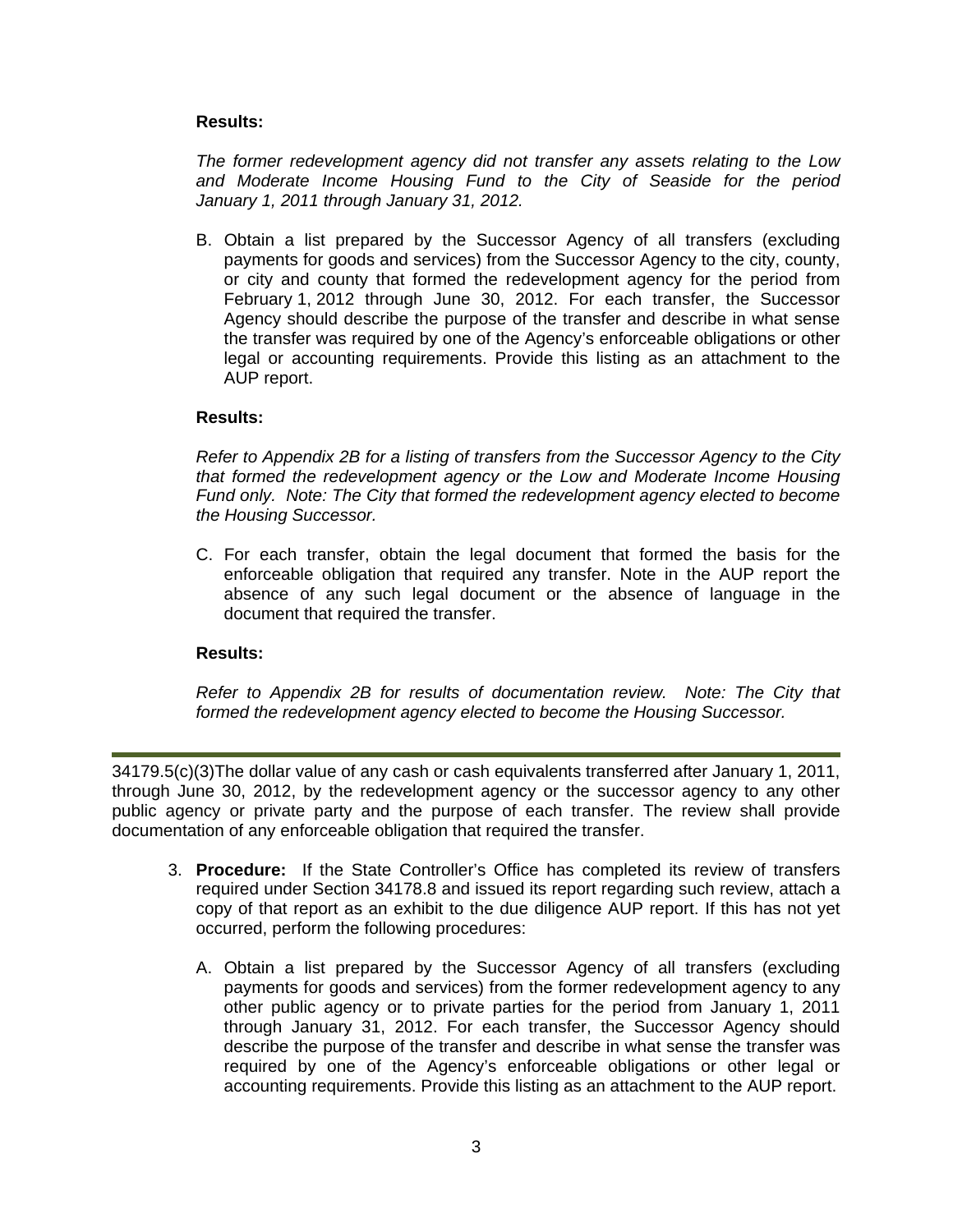*Refer to Appendix 3A for a listing of transfers from the former redevelopment agency to another public agency or to private parties for the period January 1, 2011 through January 31, 2012 for the Low and Moderate Income Housing Fund only.* 

B. Obtain a list prepared by the Successor Agency of all transfers (excluding payments for goods and services) from the Successor Agency to any other public agency or private parties for the period from February 1, 2012 through June 30, 2012. For each transfer, the Successor Agency should describe the purpose of the transfer and describe in what sense the transfer was required by one of the Agency's enforceable obligations or other legal or accounting requirements. Provide this listing as an attachment to the AUP report.

#### **Results:**

*Refer to Appendix 3B for a listing of transfers relating to the Low and Moderate Income Housing Fund from the Successor Agency to another public agency or private party for the period February 1, 2012 through June 30, 2012.* 

C. For each transfer, obtain the legal document that formed the basis for the enforceable obligation that required any transfer. Note in the AUP report the absence of any such legal document or the absence of language in the document that required the transfer.

## **Results:**

*Refer to Appendices 3A and 3B for results of documentation review.* 

34179.5(c)(4)The review shall provide expenditure and revenue accounting information and identify transfers and funding sources for the 2010–11 and 2011–12 fiscal years that reconciles balances, assets, and liabilities of the successor agency on June 30, 2012 to those reported to the Controller for the 2009-10 fiscal year.

- 4. **Procedure:** Perform the following procedures:
	- A. Obtain from the Successor Agency a summary of the financial transactions of the Redevelopment Agency and the Successor Agency in the format set forth in the attached schedule for the fiscal periods indicated in the schedule. For purposes of this summary, the financial transactions should be presented using the modified basis of accounting. End of year balances for capital assets (in total) and long term liabilities (in total) should be presented at the bottom of this summary schedule for information purposes.
	- B. Ascertain that for each period presented, the total of revenues, expenditures, and transfers accounts fully for the changes in equity from the previous fiscal period.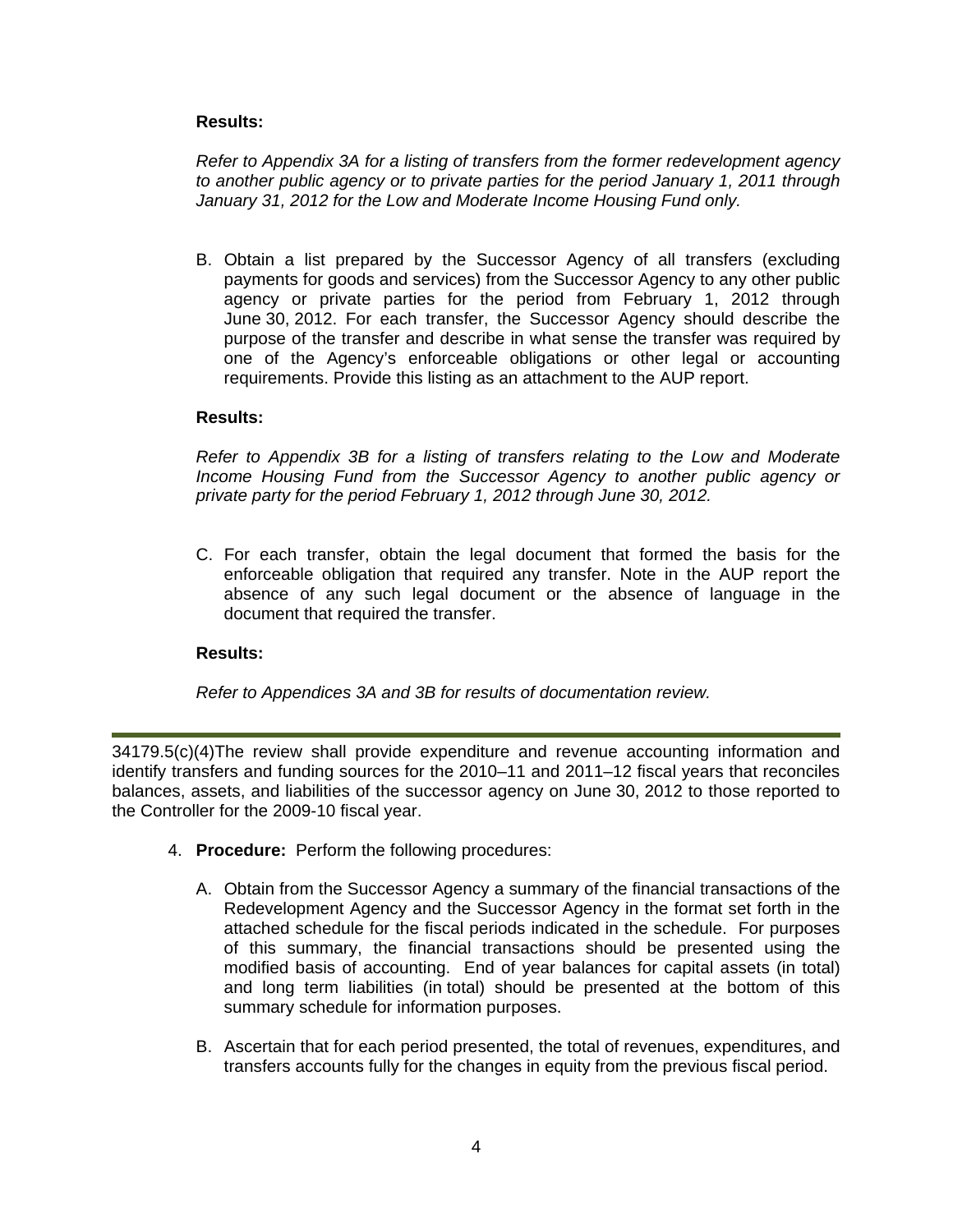- C. Compare amounts in the schedule relevant to the fiscal year ending June 30, 2010 to the state controller's report filed for the Redevelopment Agency for that period.
- D. Compare amounts in the schedule for the other fiscal periods presented to account balances in the accounting records or other supporting schedules. Describe in the report the type of support provided for each fiscal period.

*This procedure is not required for the Low and Moderate Income Housing Fund only report. Procedure to be performed for the Redevelopment Agency as a whole.*

34179.5(c)(5) A separate accounting for the balance for the Low and Moderate Income Housing Fund for all other funds and accounts combined shall be made as follows:

- A. A statement of the total value of each fund as of June 30, 2012.
- 5. **Procedure:** Obtain from the Successor Agency a listing of all assets of the Low and Moderate Income Housing Fund as of June 30, 2012 for the report that is due October 1, 2012 and a listing of the assets of all other funds of the Successor Agency as of June 30, 2012 (excluding the previously reported assets and liabilities of the Low and Moderate Income Housing Fund) for the report that is due December 15, 2012. When this procedure is applied to the Low and Moderate Income Housing Fund, the schedule attached as an exhibit will include only those assets of the Low and Moderate Income Housing Fund that were held by the Successor Agency as of June 30, 2012 and will exclude all assets that were held by the entity that assumed the housing function previously performed by the former redevelopment agency. Agree the assets so listed to recorded balances reflected in the accounting records of the Successor Agency. The listings should be attached as an exhibit to the appropriate AUP report.

## **Results:**

*Refer to Appendix 5 for a listing of the assets held by the Successor Agency related to the Low and Moderate Income Housing Fund*.

34179.5(c)(5)(B) An itemized statement listing any amounts that are legally restricted as to purpose and cannot be provided to taxing entities. This could include the proceeds of any bonds, grant funds, or funds provided by other governmental entities that place conditions on their use.

- 6. **Procedure:** Obtain from the Successor Agency a listing of asset balances held on June 30, 2012 that are restricted for the following purposes:
	- A. Unspent bond proceeds:
		- i. Obtain the Successor Agency's computation of the restricted balances (e.g., total proceeds less eligible project expenditures, amounts set aside for debt service payments, etc.)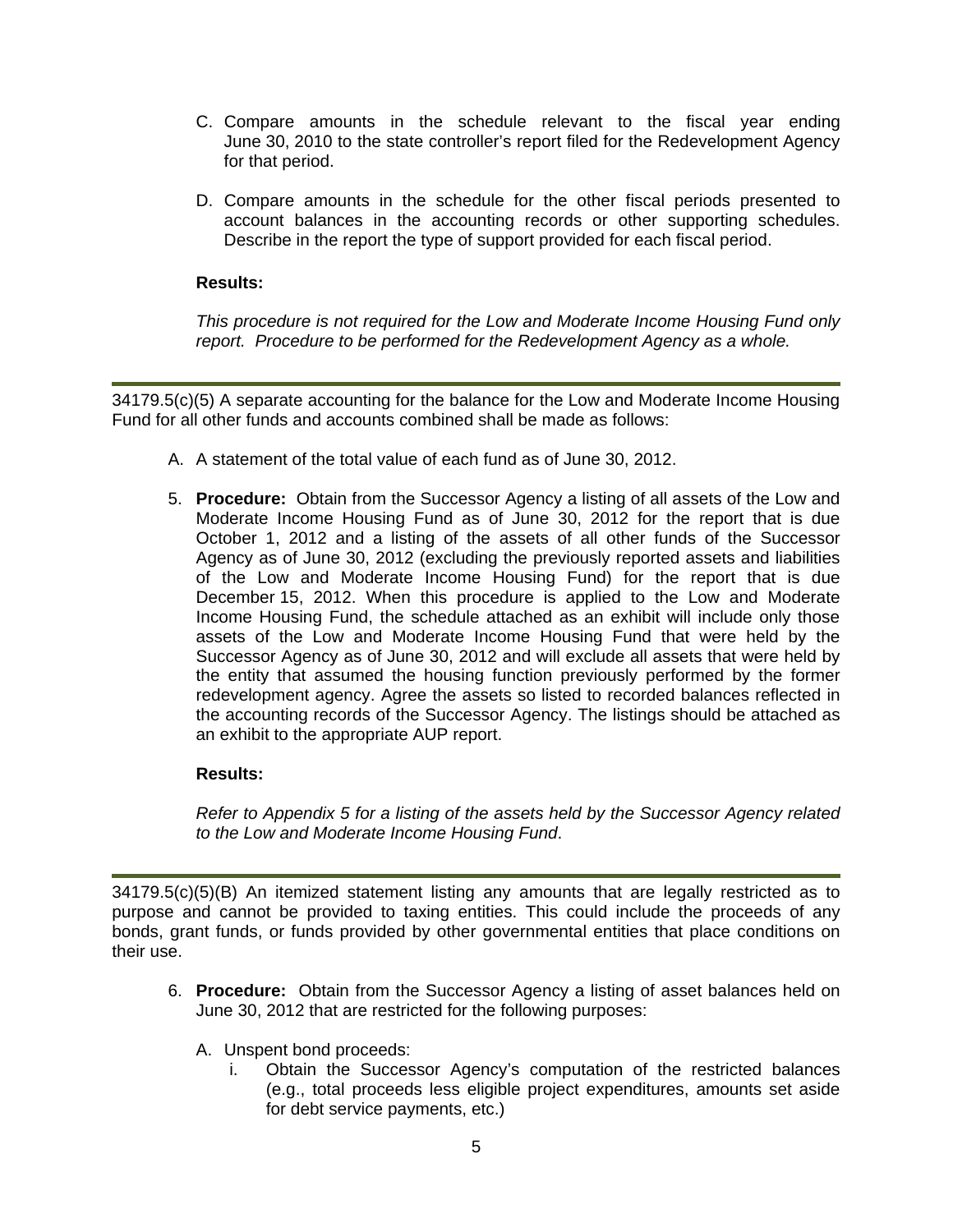- ii. Trace individual components of this computation to related account balances in the accounting records, or to other supporting documentation (specify in the AUP report a description of such documentation).
- iii. Obtain from the Successor Agency a copy of the legal document that sets forth the restriction pertaining to these balances. Note in the AUP report the absence of language restricting the use of the balances that were identified by the Successor Agency as restricted.

*There are no amounts that are legally restricted for unspent bond proceeds and cannot be provided to taxing entities for the Low and Moderate Income Housing Fund. Note: Appendix 6 is intentionally omitted since this item is not applicable.* 

- B. Grant proceeds and program income that are restricted by third parties:
	- i. Obtain Successor Agency's computation of the restricted balances (e.g., total proceeds less eligible project expenditures)
	- ii. Trace individual components of this computation to related account balances in the accounting records, or to other supporting documentation (specify in the AUP report a description of such documentation).
	- iii. Obtain from the Successor Agency a copy of the grant agreement that sets forth the restriction pertaining to these balances. Note in the AUP report the absence of language restricting the use of the balances that were identified by the Successor Agency as restricted.

#### **Results:**

*There are no amounts that are legally restricted by third parties and cannot be provided to taxing entities for the Low and Moderate Income Housing Fund. Note: Appendix 6 is intentionally omitted since this item is not applicable.* 

- C. Other assets considered to be legally restricted:
	- i. Obtain Successor Agency's computation of the restricted balances (e.g., total proceeds less eligible project expenditures.)
	- ii. Trace individual components of this computation to related account balances in the accounting records, or to other supporting documentation (specify in the AUP report a description of such documentation).
	- iii. Obtain from the Successor Agency a copy of the legal document that sets forth the restriction pertaining to these balances. Note in the AUP report the absence of language restricting the use of the balances that were identified by Successor the Agency as restricted.

#### **Results:**

*There are no other amounts that are legally restricted and cannot be provided to taxing entities for the Low and Moderate Income Housing Fund. Note: Appendix 6 is intentionally omitted since this item is not applicable.*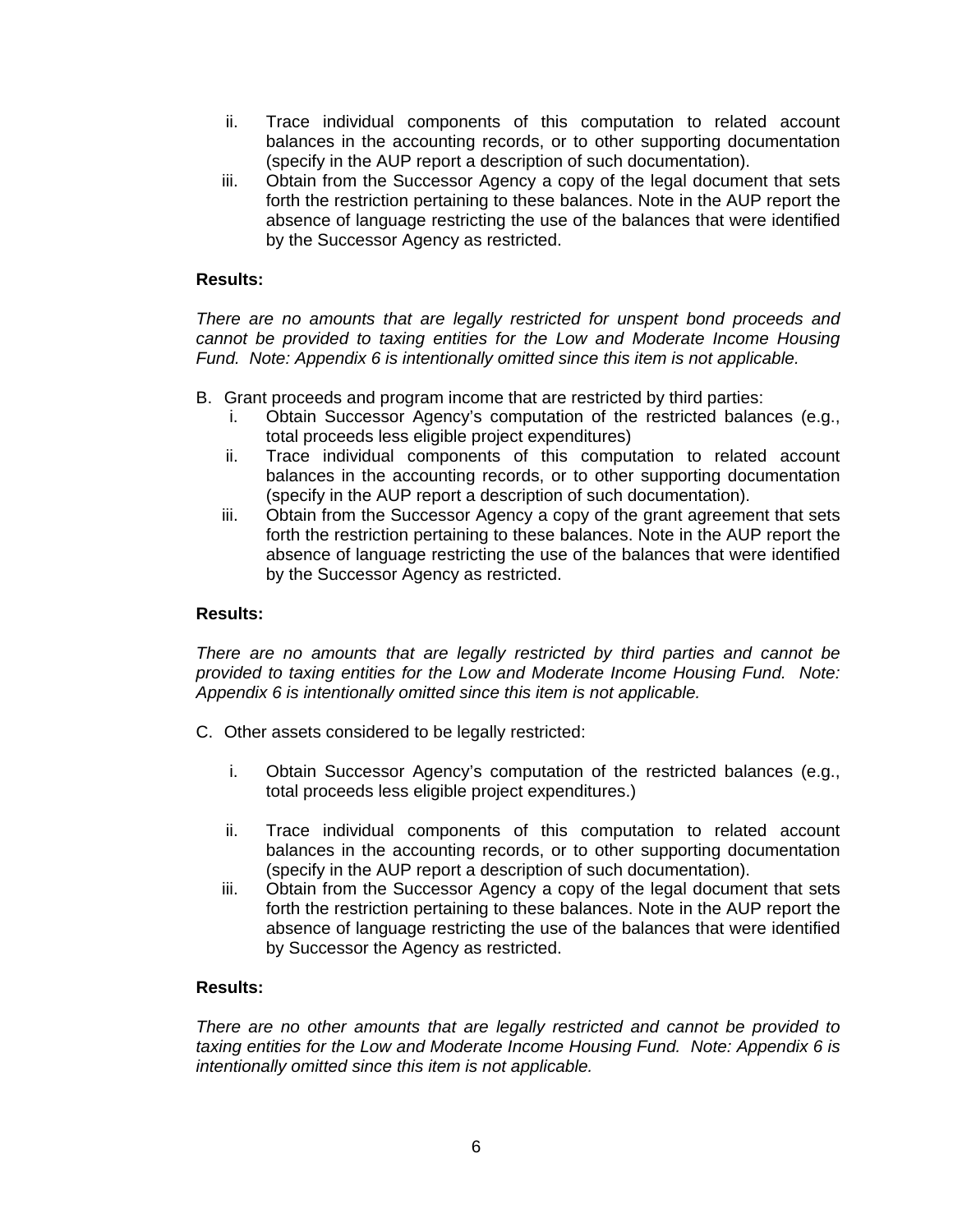D. Attach the above mentioned Successor Agency prepared schedule(s) as an exhibit to the AUP report.

N/A. No amounts have been identified as a result of procedures 6A, 6B or 6C.

34179.5(c)(5)(C) An itemized statement of the values of any assets that are not cash or cash equivalents. This may include physical assets, land, records, and equipment. For the purpose of this accounting, physical assets may be valued at purchase cost or at any recently estimated market value. The statement shall list separately housing-related assets.

- 7. **Procedure:** Perform the following procedures:
	- A. Obtain from the Successor Agency a listing of assets as of June 30, 2012 that are not liquid or otherwise available for distribution (such as capital assets, land held for resale, long-term receivables, etc.) and ascertain if the values are listed at either purchase cost (based on book value reflected in the accounting records of the Successor Agency) or market value as recently estimated by the Successor Agency.
	- B. If the assets listed at  $7(A)$  are listed at purchase cost, trace the amounts to a previously audited financial statement (or to the accounting records of the Successor Agency) and note any differences.
	- C. For any differences noted in 7(B), inspect evidence of disposal of the asset and ascertain that the proceeds were deposited into the Successor Agency trust fund. If the differences are due to additions (this generally is not expected to occur), inspect the supporting documentation and note the circumstances.
	- D. If the assets listed at 7(A) are listed at recently estimated market value, inspect the evidence (if any) supporting the value and note the methodology used. If no evidence is available to support the value and\or methodology, note the lack of evidence.

## **Results:**

*N/A. No amounts have been identified as a result of procedures 7A, 7B, 7C or 7D. All noncash assets and non-cash equivalents were transferred to the City Housing Successor (Refer to Appendix 2B). Appendix 7 is intentionally omitted.* 

34179.5(c)(5)(D) An itemized listing of any current balances that are legally or contractually dedicated or restricted for the funding of an enforceable obligation that identifies the nature of the dedication or restriction and the specific enforceable obligation. In addition, the successor agency shall provide a listing of all approved enforceable obligations that includes a projection of annual spending requirements to satisfy each obligation and a projection of annual revenues available to fund those requirements. If a review finds that future revenues together with dedicated or restricted balances are insufficient to fund future obligations and thus retention of current balances is required, it shall identify the amount of current balances necessary for retention. The review shall also detail the projected property tax revenues and other general purpose revenues to be received by the successor agency, together with both the amount and timing of the bond debt service payments of the successor agency, for the period in which the oversight board anticipates the successor agency will have insufficient property tax revenue to pay the specified obligations.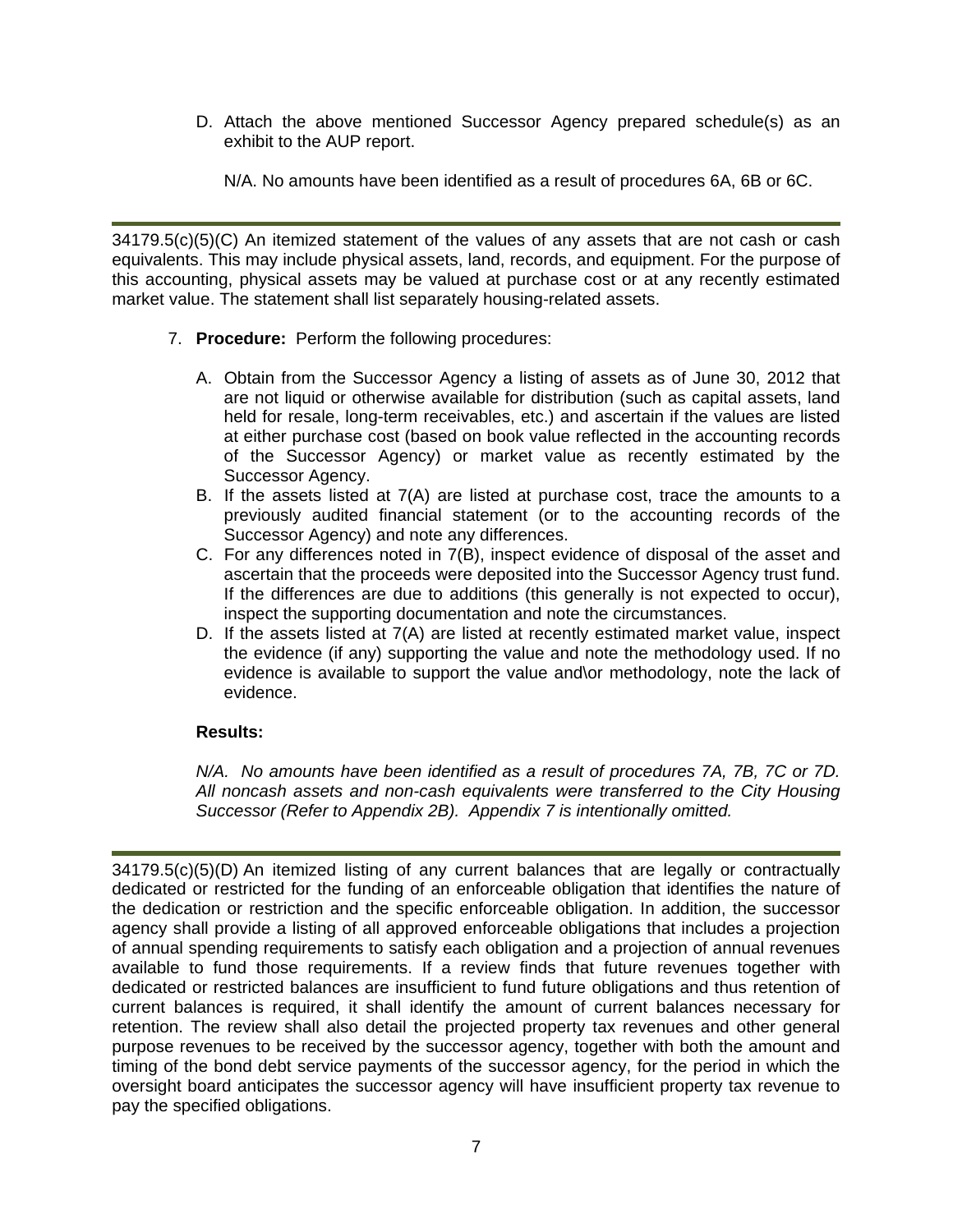- 8. **Procedure:** Perform the following procedures:
	- A. If the Successor Agency believes that asset balances need to be retained to satisfy enforceable obligations, obtain from the Successor Agency an itemized schedule of asset balances (resources) as of June 30, 2012 that are dedicated or restricted for the funding of enforceable obligations and perform the following procedures. The schedule should identify the amount dedicated or restricted, the nature of the dedication or restriction, the specific enforceable obligation to which the dedication or restriction relates, and the language in the legal document that is associated with the enforceable obligation that specifies the dedication of existing asset balances toward payment of that obligation.
		- i. Compare all information on the schedule to the legal documents that form the basis for the dedication or restriction of the resource balance in question.
		- ii. Compare all current balances to the amounts reported in the accounting records of the Successor Agency or to an alternative computation.
		- iii. Compare the specified enforceable obligations to those that were included in the final Recognized Obligation Payment Schedule approved by the California Department of Finance.
		- iv. Attach as an exhibit to the report the listing obtained from the Successor Agency. Identify in the report any listed balances for which the Successor Agency was unable to provide appropriate restricting language in the legal document associated with the enforceable obligation.

*The Successor Agency has asserted that asset balances need to be retained to satisfy enforceable obligations. See Appendix 8A.*

- B. If the Successor Agency believes that future revenues together with balances dedicated or restricted to an enforceable obligation are insufficient to fund future obligation payments and thus retention of current balances is required, obtain from the Successor Agency a schedule of approved enforceable obligations that includes a projection of the annual spending requirements to satisfy each obligation and a projection of the annual revenues available to fund those requirements and perform the following procedures:
	- i. Compare the enforceable obligations to those that were approved by the California Department of Finance. Procedures to accomplish this may include reviewing the letter from the California Department of Finance approving the Recognized Enforceable Obligation Payment Schedules for the six month period from January 1, 2012 through June 30, 2012 and for the six month period July 1, 2012 through December 31, 2012.
	- ii. Compare the forecasted annual spending requirements to the legal document supporting each enforceable obligation.
		- a. Obtain from the Successor Agency its assumptions relating to the forecasted annual spending requirements and disclose in the report major assumptions associated with the projections.
	- iii. For the forecasted annual revenues:
		- a. Obtain from the Successor Agency its assumptions for the forecasted annual revenues and disclose in the report major assumptions associated with the projections.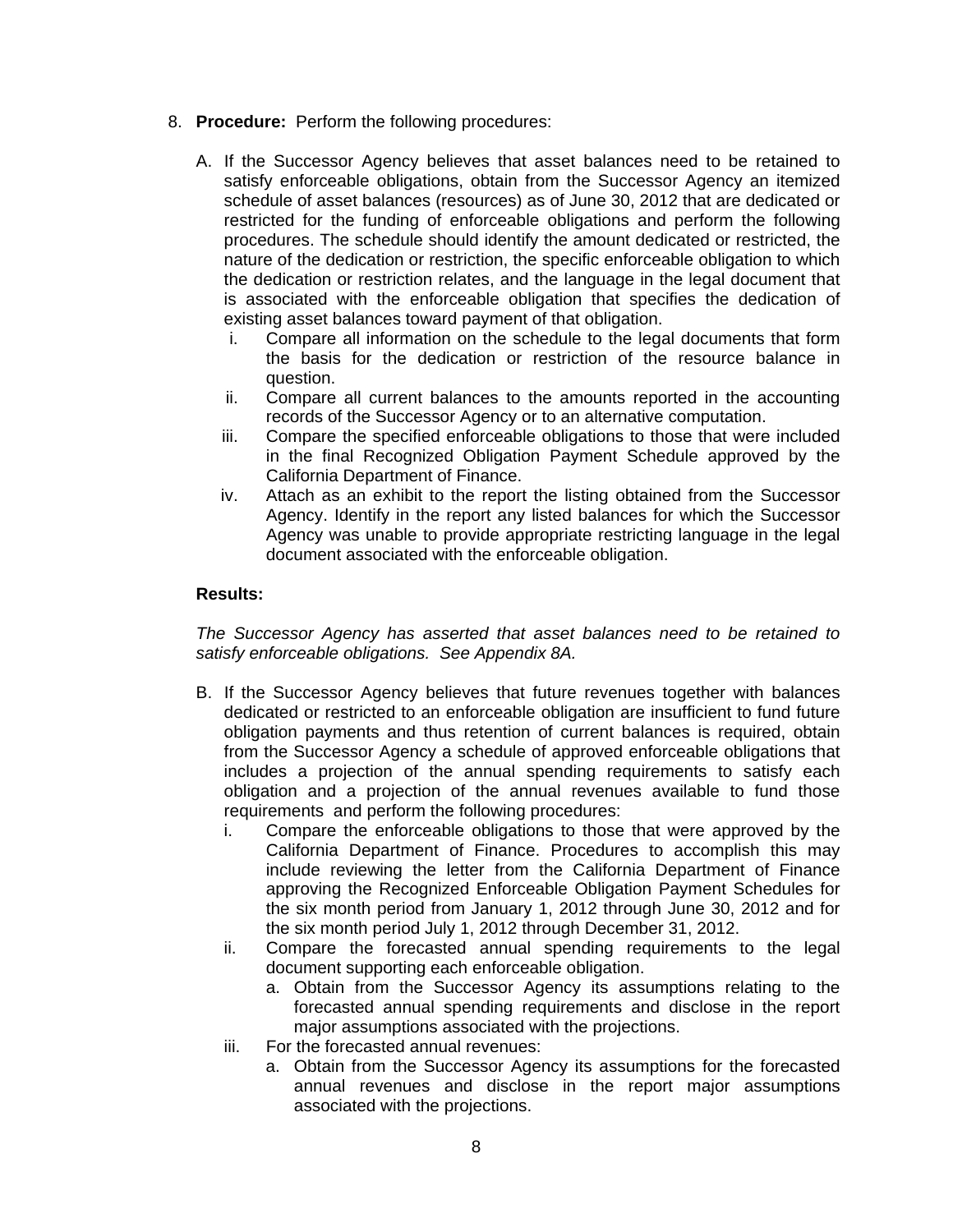*There are no projected revenues to offset future obligation payments. Investment earnings are deminimus over the next three to five years.* 

- C. If the Successor Agency believes that projected property tax revenues and other general purpose revenues to be received by the Successor Agency are insufficient to pay bond debt service payments (considering both the timing and amount of the related cash flows), obtain from the Successor Agency a schedule demonstrating this insufficiency and apply the following procedures to the information reflected in that schedule.
	- i. Compare the timing and amounts of bond debt service payments to the related bond debt service schedules in the bond agreement.
	- ii. Obtain the assumptions for the forecasted property tax revenues and disclose major assumptions associated with the projections.
	- iii. Obtain the assumptions for the forecasted other general purpose revenues and disclose major assumptions associated with the projections.

## **Results:**

*There are no material projected property tax revenues nor other general purpose revenues to offset future obligation payments.* 

- D. If procedures A, B, or C were performed, calculate the amount of current unrestricted balances necessary for retention in order to meet the enforceable obligations by performing the following procedures.
	- i. Combine the amount of identified current dedicated or restricted balances and the amount of forecasted annual revenues to arrive at the amount of total resources available to fund enforceable obligations.
	- ii. Reduce the amount of total resources available by the amount forecasted for the annual spending requirements. A negative result indicates the amount of current unrestricted balances that needs to be retained.
	- iii. Include the calculation in the AUP report.

34179.5(c)(5)(E) An itemized list and analysis of any amounts of current balances that are needed to satisfy obligations that will be placed on the Recognized Obligation Payment Schedules for the current fiscal year.

9. **Procedure:** If the Successor Agency believes that cash balances as of June 30, 2012 need to be retained to satisfy obligations on the Recognized Obligation Payment Schedule (ROPS) for the period of July 1, 2012 through June 30, 2013, obtain a copy of the final ROPS for the period of July 1, 2012 through December 31, 2012 and a copy of the final ROPS for the period January 1, 2013 through June 30, 2013. For each obligation listed on the ROPS, the Successor Agency should add columns identifying (1) any dollar amounts of existing cash that are needed to satisfy that obligation and (2) the Successor Agency's explanation as to why the Successor Agency believes that such balances are needed to satisfy the obligation. Include this schedule as an attachment to the AUP report.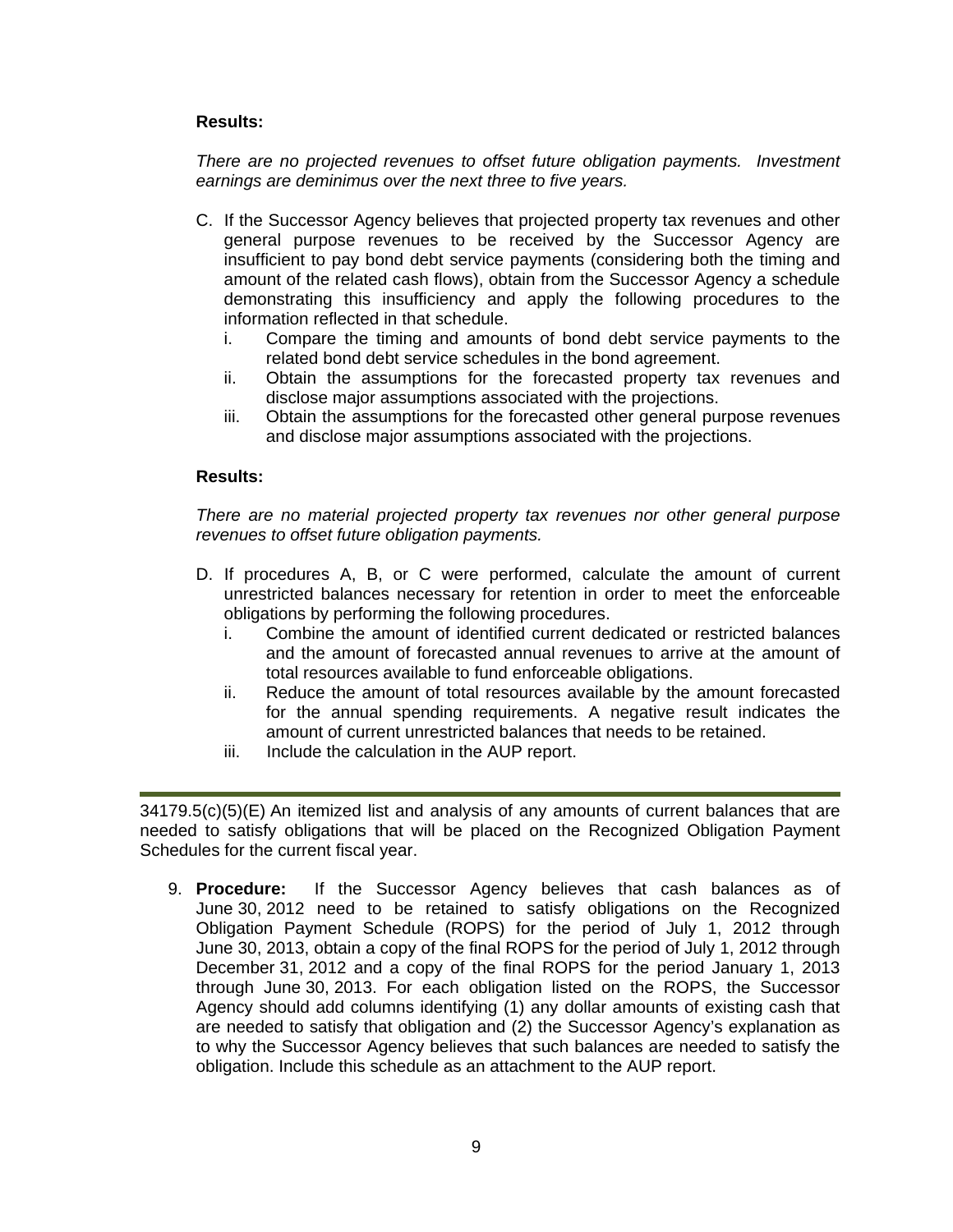*Refer to Appendix 9 for the calculation of ROPS amounts and cash balances needed to be retained by the Successor Agency to satisfy those obligations.* 

34179.5(c)(6) The review shall total the net balances available after deducting the total amounts described in subparagraphs (B) to (E), inclusive, of paragraph (5). The review shall add any amounts that were transferred as identified in paragraphs (2) and (3) of subdivision (c) if an enforceable obligation to make that transfer did not exist. The resulting sum shall be available for allocation to affected taxing entities pursuant to Section 34179.6. It shall be a rebuttable presumption that cash and cash equivalent balances available to the successor agency are available and sufficient to disburse the amount determined in this paragraph to taxing entities. If the review finds that there are insufficient cash balances to transfer or that cash or cash equivalents are specifically obligated to the purposes described in subparagraphs (B), (D), and (E) of paragraph (5) in such amounts that there is insufficient cash to provide the full amount determined pursuant to this paragraph, that amount shall be demonstrated in an additional itemized schedule.

10. **Procedure:** Include (or present) a schedule detailing the computation of the Balance Available for Allocation to Affected Taxing Entities. Amounts included in the calculation should agree to the results of the procedures performed in each section above. The schedule should also include a deduction to recognize amounts already paid to the County Auditor-Controller on July 12, 2012 as directed by the California Department of Finance. The amount of this deduction presented should be agreed to evidence of payment. The attached example summary schedule may be considered for this purpose. Separate schedules should be completed for the Low and Moderate Income Housing Fund and for all other funds combined (excluding the Low and Moderate Income Housing Fund).

## **Results:**

*Refer to Appendix 10 for the schedule detailing the computation of the Balance Available for Allocation to Affected Taxing Entities.*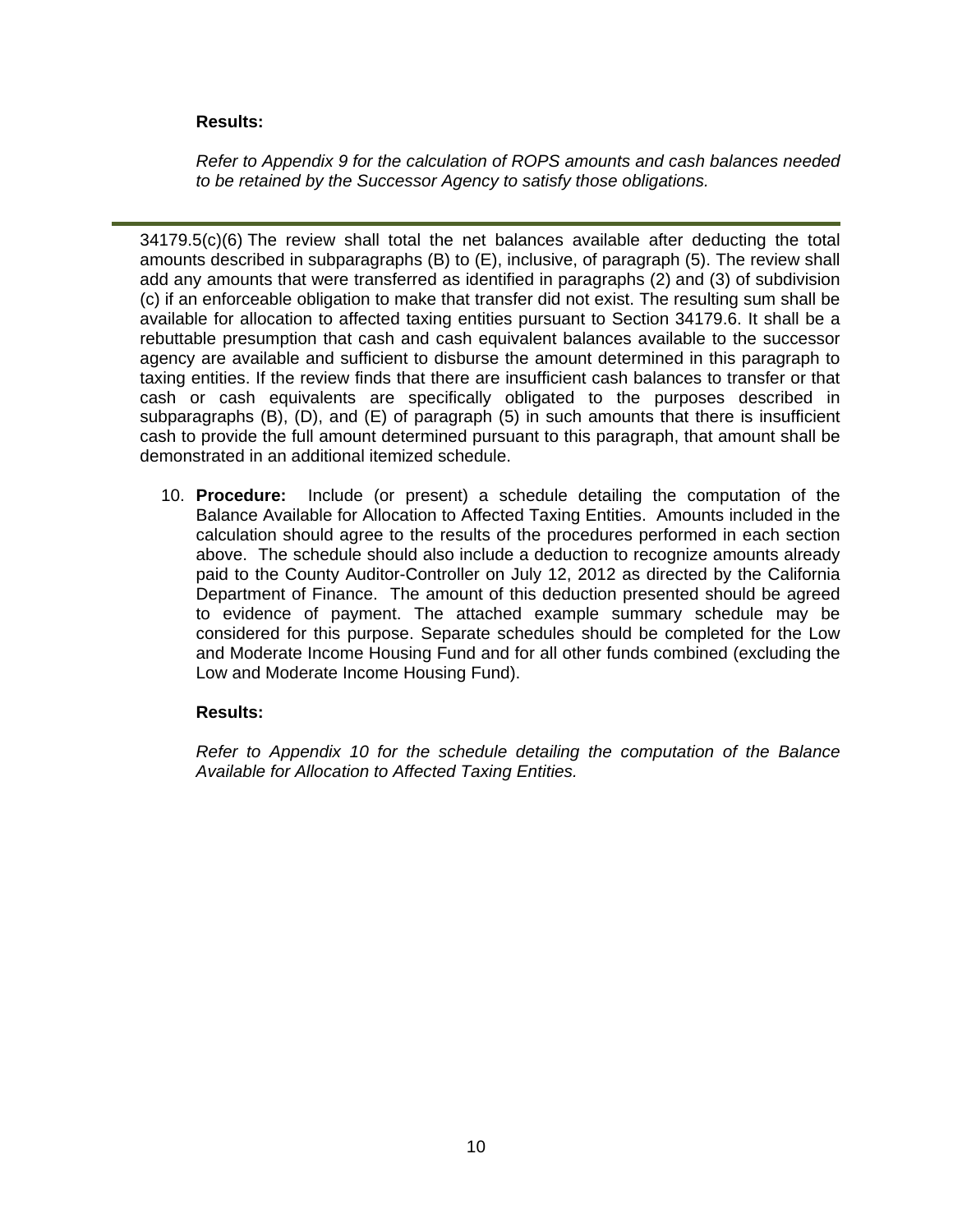# **Appendix 1 Successor Agency to the Seaside Redevelopment Agency Balance Sheet Low and Moderate Income Housing Fund February 1, 2012**

|                                                                                                                                                                                    | Fort ORD<br><b>Set Aside</b><br>983 |                                  |          | <b>RACS</b><br><b>Set Aside</b><br>993                                             |          | Total<br><b>LMIHF</b>                                                              |
|------------------------------------------------------------------------------------------------------------------------------------------------------------------------------------|-------------------------------------|----------------------------------|----------|------------------------------------------------------------------------------------|----------|------------------------------------------------------------------------------------|
| <b>ASSETS</b><br>Cash on deposit<br>Cash - LAIF<br>Interest receivable - LAIF<br>Loans receivable<br>Land held for resale<br>Advance to other funds - SERAF<br><b>Total assets</b> | \$<br>$\frac{1}{2}$                 | (7,065)<br>197<br>20<br>(6, 848) | \$<br>\$ | 1,892,959<br>6,306,836<br>1,314<br>2,257,059<br>658,068<br>4,790,218<br>15,906,454 | \$<br>\$ | 1,885,894<br>6,307,033<br>1,334<br>2,257,059<br>658,068<br>4,790,218<br>15,899,606 |
| <b>LIABILITIES AND</b><br><b>FUND BALANCES</b>                                                                                                                                     |                                     |                                  |          |                                                                                    |          |                                                                                    |
| <b>Liabilities:</b><br>Payables<br><b>Deposits</b><br>Deferred revenues - loans<br><b>Total liabilities</b>                                                                        | \$                                  | 1,840<br>1,840                   | \$       | 24,531<br>250<br>2,257,059<br>2,281,840                                            | \$       | 26,371<br>250<br>2,257,059<br>2,283,680                                            |
| <b>Fund balances:</b><br>Nonspendable<br><b>Restricted for various</b><br><b>Total fund balances</b><br><b>Total liabilities and fund balances</b>                                 | \$                                  | (8,688)<br>(8,688)<br>(6, 848)   | \$       | 7,705,345<br>5,919,269<br>13,624,614<br>15,906,454                                 | \$       | 7,705,345<br>5,910,581<br>13,615,926<br>15,899,606                                 |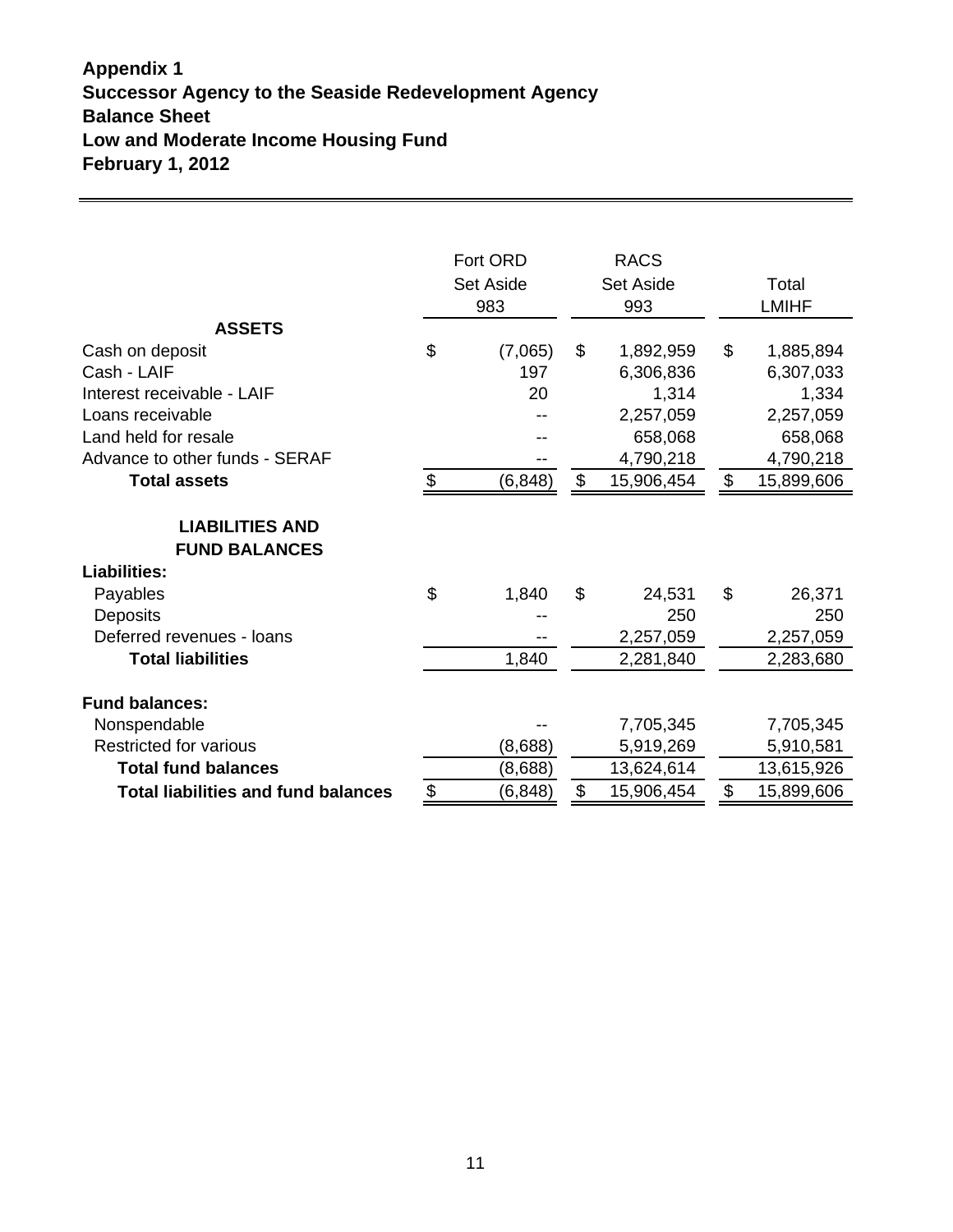| <b>Appendix 2B</b> |      |                                                                                                                                            |           |                                                                                                                                                                                                                                                                                                                                                               |                                                                                                                                                             |
|--------------------|------|--------------------------------------------------------------------------------------------------------------------------------------------|-----------|---------------------------------------------------------------------------------------------------------------------------------------------------------------------------------------------------------------------------------------------------------------------------------------------------------------------------------------------------------------|-------------------------------------------------------------------------------------------------------------------------------------------------------------|
|                    |      | Successor Agency to the Seaside Redevelopment Agency                                                                                       |           |                                                                                                                                                                                                                                                                                                                                                               |                                                                                                                                                             |
|                    |      | Health and Safety Code Section 34179.5(c)                                                                                                  |           |                                                                                                                                                                                                                                                                                                                                                               |                                                                                                                                                             |
|                    |      |                                                                                                                                            |           | Procedure 2B - Transfers from Successor Agency to City that formed the RDA - February 1, 2012 - June 30, 2012                                                                                                                                                                                                                                                 |                                                                                                                                                             |
|                    |      |                                                                                                                                            |           |                                                                                                                                                                                                                                                                                                                                                               |                                                                                                                                                             |
|                    |      |                                                                                                                                            |           | For each transfer, the Successor Agency should describe the purpose of the transfer and<br>describe in what sense the transfer was required by one of the Agency's enforceable obligations absence of any such legal document or the absence of language in the                                                                                               | For each transfer, obtain the legal document that formed the basis for the<br>enforceable obligation that required any transfer. Note in the AUP report the |
|                    | Date | Description                                                                                                                                | Value     | or other legal or accounting requirements.                                                                                                                                                                                                                                                                                                                    | document that required the transfer.                                                                                                                        |
|                    |      | 2/1/2012 1st Time Homebuyer Loans                                                                                                          |           | The purpose of the transfer was to comply with the Health & Safety Code section 34176 In City Council Resolution 12-07, passed February 2, 2012, the City of<br>et al. which required th transfer of housing assets. This transfer is intended to meet that Seaside elected to retain the housing assets and functions previously<br>1,343,489   requirement. | performed by the Redevelopment Agency.                                                                                                                      |
|                    |      | 2/1/2012 Emergency Loans                                                                                                                   |           | The purpose of the transfer was to comply with the Health & Safety Code section 34176 In City Council Resolution 12-07, passed February 2, 2012, the City of<br>et al. which required th transfer of housing assets. This transfer is intended to meet that Seaside elected to retain the housing assets and functions previously<br>25.921 requirement.      | performed by the Redevelopment Agency.                                                                                                                      |
|                    |      | 2/1/2012 Deferred Loans                                                                                                                    |           | The purpose of the transfer was to comply with the Health & Safety Code section 34176 In City Council Resolution 12-07, passed February 2, 2012, the City of<br>et al. which required th transfer of housing assets. This transfer is intended to meet that Seaside elected to retain the housing assets and functions previously<br>450.549 requirement.     | performed by the Redevelopment Agency.                                                                                                                      |
|                    |      | 2/1/2012 Regular Rehab Loans                                                                                                               |           | The purpose of the transfer was to comply with the Health & Safety Code section 34176 In City Council Resolution 12-07, passed February 2, 2012, the City of<br>et al. which required th transfer of housing assets. This transfer is intended to meet that Seaside elected to retain the housing assets and functions previously<br>437.100 requirement.     | performed by the Redevelopment Agency.                                                                                                                      |
|                    |      | Interfund Ioan from Merged Area<br>special revenue fund to Merged Area<br>debt service fund to make the<br>2/1/2012 required SERAF payment |           | The purpose of the transfer was to comply with the Health & Safety Code section 34176 In City Council Resolution 12-07, passed February 2, 2012, the City of<br>et al. which required th transfer of housing assets. This transfer is intended to meet that Seaside elected to retain the housing assets and functions previously<br>4.790.218 requirement.   | performed by the Redevelopment Agency.                                                                                                                      |
|                    |      | Land held for resale - market value<br>$2/1/2012$ (cost = \$1,213,624)<br><b>TOTAL</b>                                                     | 7,705,345 | The purpose of the transfer was to comply with the Health & Safety Code section 34176 in City Council Resolution 12-07, passed February 2, 2012, the City of<br>et al. which required th transfer of housing assets. This transfer is intended to meet that Seaside elected to retain the housing assets and functions previously<br>658.068 requirement.     | performed by the Redevelopment Agency.                                                                                                                      |
|                    |      |                                                                                                                                            |           |                                                                                                                                                                                                                                                                                                                                                               |                                                                                                                                                             |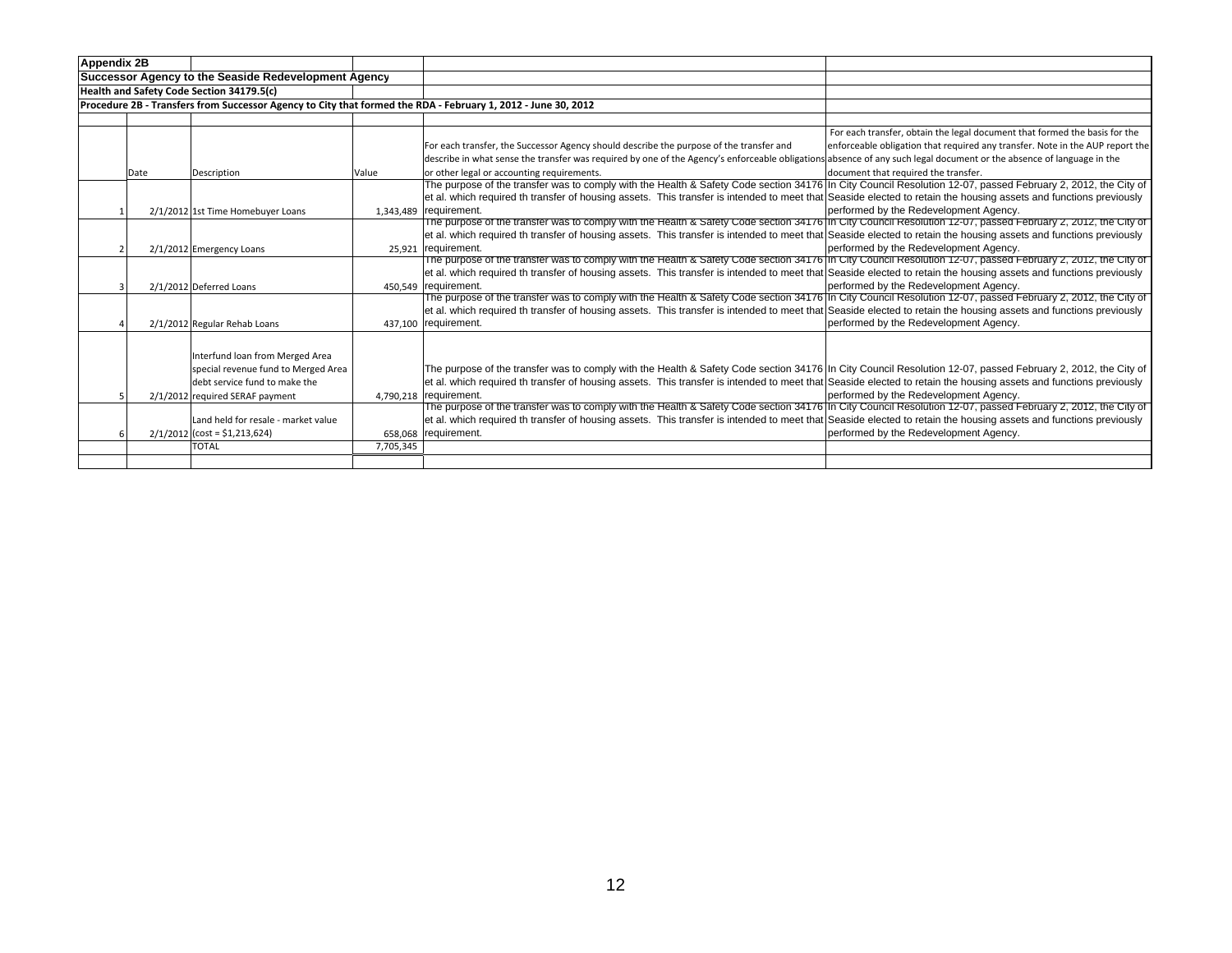| <b>Appendix 3A</b> |              |                                                                                                                                         |       |         |                                                                                                                                                                                                                                                                                                    |                                                                                                                                                                                                                                  |
|--------------------|--------------|-----------------------------------------------------------------------------------------------------------------------------------------|-------|---------|----------------------------------------------------------------------------------------------------------------------------------------------------------------------------------------------------------------------------------------------------------------------------------------------------|----------------------------------------------------------------------------------------------------------------------------------------------------------------------------------------------------------------------------------|
|                    |              | Successor Agency to the Seaside Redevelopment Agency                                                                                    |       |         |                                                                                                                                                                                                                                                                                                    |                                                                                                                                                                                                                                  |
|                    |              | Health and Safety Code Section 34179.5(c)                                                                                               |       |         |                                                                                                                                                                                                                                                                                                    |                                                                                                                                                                                                                                  |
|                    |              | Procedure 3A - Transfers by Redevelopment Agency to Other Public Agencies or Private Parties -January 31, 2011 through January 31, 2012 |       |         |                                                                                                                                                                                                                                                                                                    |                                                                                                                                                                                                                                  |
|                    |              |                                                                                                                                         |       |         |                                                                                                                                                                                                                                                                                                    |                                                                                                                                                                                                                                  |
|                    | Date         | Description                                                                                                                             | Value |         | For each transfer, the Successor Agency should describe the purpose of the transfer and<br>describe in what sense the transfer was required by one of the Agency's enforceable obligations legal document or the absence of language in the document<br>or other legal or accounting requirements. | For each transfer, obtain the legal document that formed the<br>basis for the enforceable obligation that required any<br>transfer. Note in the AUP report the absence of any such<br>that required the transfer.                |
|                    | 1 Sept. 2011 | Loan payment to Sunbay to fund project costs.                                                                                           |       |         | 300,000 Loan to fund housing project costs                                                                                                                                                                                                                                                         | Compared the amount of \$5,300,000 to the Agreement<br>Regarding Affordable and Workforce Housing dated<br>09/02/05. Traced the amount of \$300,000 due in<br>September 2011 to the Agency Payments section of the<br>Agreement. |
|                    |              | <b>TOTAL</b>                                                                                                                            |       | 300,000 |                                                                                                                                                                                                                                                                                                    |                                                                                                                                                                                                                                  |
|                    |              |                                                                                                                                         |       |         |                                                                                                                                                                                                                                                                                                    |                                                                                                                                                                                                                                  |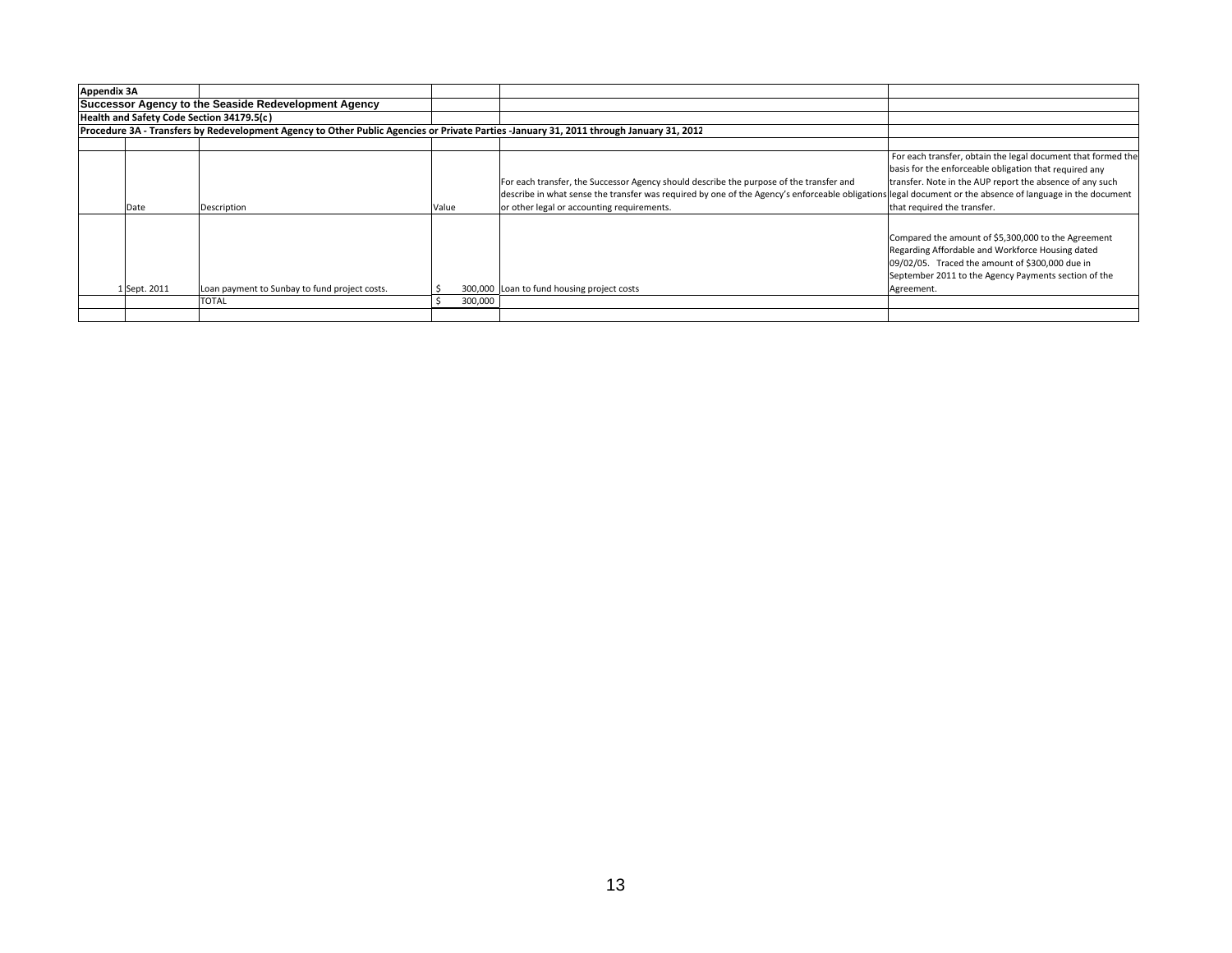| Appendix 3b                                                 |                                                                  |         |                                                                                                                                                                                                                                             |                                                                                                                                                                                                                                                                                |  |  |  |  |  |
|-------------------------------------------------------------|------------------------------------------------------------------|---------|---------------------------------------------------------------------------------------------------------------------------------------------------------------------------------------------------------------------------------------------|--------------------------------------------------------------------------------------------------------------------------------------------------------------------------------------------------------------------------------------------------------------------------------|--|--|--|--|--|
| <b>Successor Agency to the Seaside Redevelopment Agency</b> |                                                                  |         |                                                                                                                                                                                                                                             |                                                                                                                                                                                                                                                                                |  |  |  |  |  |
| Health and Safety Code Section 34179.5(c)                   |                                                                  |         |                                                                                                                                                                                                                                             |                                                                                                                                                                                                                                                                                |  |  |  |  |  |
|                                                             |                                                                  |         | Transfers by Redevelopment Agency (Low and Moderate Income Housing Fund) to Other Public Agencies or Private Parties                                                                                                                        |                                                                                                                                                                                                                                                                                |  |  |  |  |  |
|                                                             | February 1, 2012 through June 30, 2012                           |         |                                                                                                                                                                                                                                             |                                                                                                                                                                                                                                                                                |  |  |  |  |  |
|                                                             |                                                                  |         |                                                                                                                                                                                                                                             |                                                                                                                                                                                                                                                                                |  |  |  |  |  |
| Date                                                        | Description                                                      | Value   | For each transfer, the Successor Agency should describe the<br>purpose of the transfer and describe in what sense the<br>transfer was required by one of the Agency's enforceable<br>obligations or other legal or accounting requirements. | For each transfer, obtain the legal document that formed<br>the basis for the enforceable obligation that required any<br>transfer. Note in the AUP report the absence of any such<br>legal document or the absence of language in the document<br>that required the transfer. |  |  |  |  |  |
|                                                             | California Dept. of Parks -<br>6/1/2012 Loan for Housing Project |         | 440,316 Loan from California Dept. of Parks to fund housing costs.                                                                                                                                                                          | Inspected amortization schedule showing payment of<br>\$440,316 due in June 2012. Inspected check no. 72166,<br>dated 6/14/12, evidencing payment.                                                                                                                             |  |  |  |  |  |
|                                                             | <b>TOTAL</b>                                                     | 440,316 |                                                                                                                                                                                                                                             |                                                                                                                                                                                                                                                                                |  |  |  |  |  |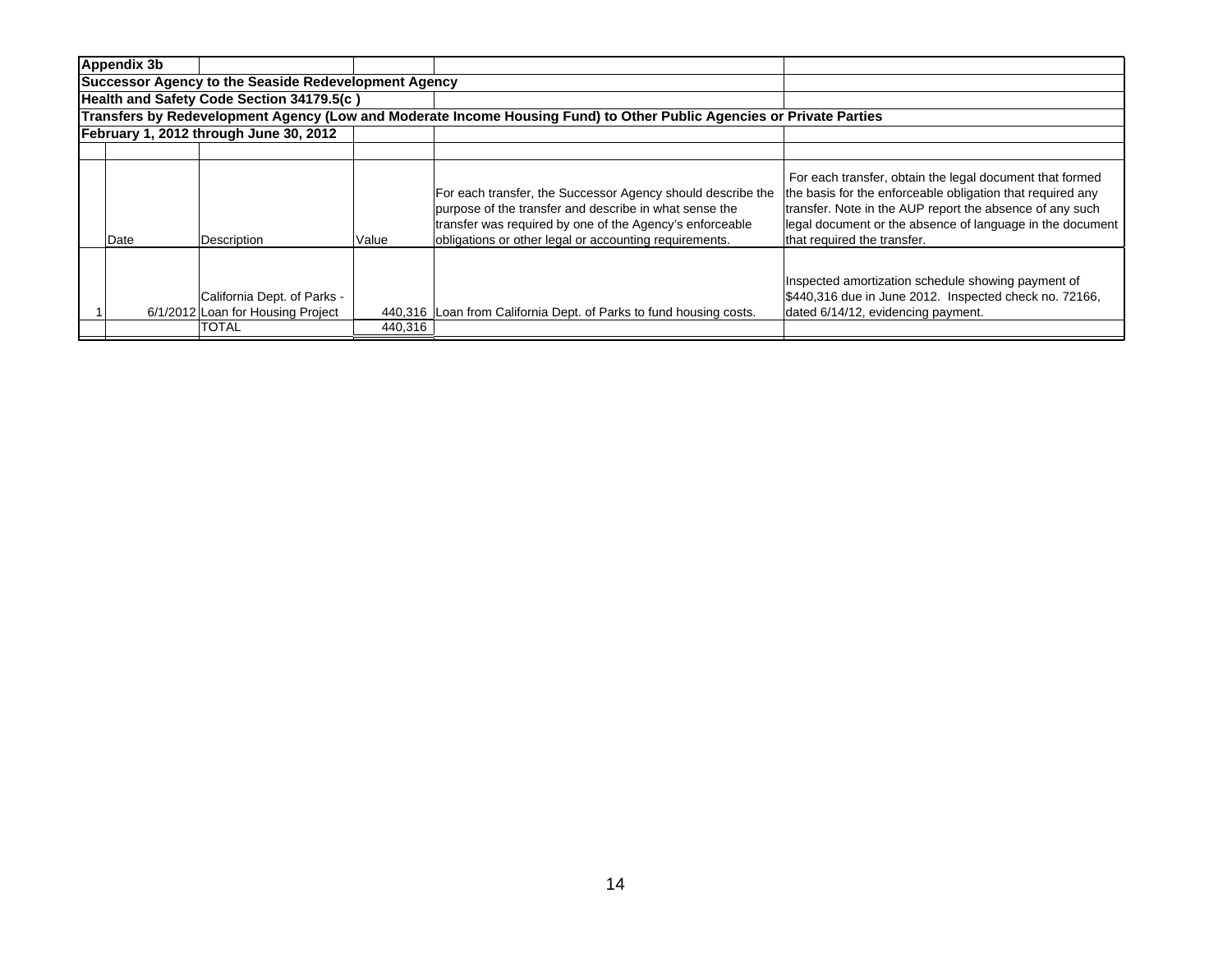#### **Appendix 5 Successor Agency to the Seaside Redevelopment Agency Low and Moderate Income Housing Fund 6/30/2012**

|                                                                                                                                                                        |          | Fort ORD<br><b>LMIHF</b><br>963                  |                          | Merged<br>LMIHF<br>973          |                         | Fort ORD<br>Set Aside<br>983 |          | <b>RACS</b><br>Set Aside<br>993 |          | Total<br><b>LMIHF</b>                             |
|------------------------------------------------------------------------------------------------------------------------------------------------------------------------|----------|--------------------------------------------------|--------------------------|---------------------------------|-------------------------|------------------------------|----------|---------------------------------|----------|---------------------------------------------------|
| Assets:<br>Cash on deposit<br>Cash - LAIF<br>Interest receivable - LAIF                                                                                                | \$       | (460, 244)                                       | \$                       | 1,863,265<br>6,312,462<br>5,606 | \$                      |                              | \$       |                                 | \$       | 1,403,021<br>6,312,462<br>5,606                   |
| <b>Total Assets</b>                                                                                                                                                    | \$       | (460, 244)                                       | \$                       | 8,181,333                       | \$                      |                              | \$       |                                 | \$       | 7,721,089                                         |
| Liabilities:<br>Payables                                                                                                                                               | \$       | 1,924                                            | \$                       | 9,205                           | \$                      | (7)                          | \$       | (8)                             | \$       | 11,114                                            |
| <b>Total Liabilities</b>                                                                                                                                               | \$       | 1,924                                            | \$                       | 9,205                           | \$                      | (7)                          | \$       | (8)                             | \$       | 11,114                                            |
| <b>Equity</b>                                                                                                                                                          |          | (462, 168)                                       |                          | 8,172,128                       |                         | $\overline{7}$               |          | 8                               |          | 7,709,975                                         |
| <b>Total Liabilities + Equity</b>                                                                                                                                      | \$       | (460, 244)                                       | \$                       | 8,181,333                       | \$                      |                              | \$       |                                 | \$       | 7,721,089                                         |
| <b>Total Revenues:</b>                                                                                                                                                 | $\$\$    |                                                  | \$                       | 18,017                          | \$                      |                              | \$       |                                 | \$       | 18,017                                            |
| <b>Expenditures:</b><br>Salaries & wages<br><b>Professional services</b><br>Debt service - principal<br>Debt service - interest<br><b>Total Expenditures/Expenses:</b> | \$       | 10,257<br>2,900<br>328,570<br>111,746<br>453,473 | $\overline{\mathcal{G}}$ | 10,842<br>11,367<br>22,209      | $\overline{\mathbf{e}}$ |                              | \$       |                                 | \$       | 21,099<br>14,267<br>328,570<br>111,746<br>475,682 |
| Transfers in (out)                                                                                                                                                     | \$       | (8,695)                                          |                          | \$13,624,606                    | \$                      | 8,695                        |          | $$$ (13,624,606)                | \$       |                                                   |
| Transfer of land held for resale,<br>advance to merged area debt<br>service fund and loans receivable<br>to City for housing functions.                                | \$       |                                                  | \$                       | (7,705,345)                     | \$                      |                              | \$       |                                 | \$       | (7,705,345)                                       |
| Deferred revenue (Ioans<br>receivable) transfer                                                                                                                        | \$       |                                                  | \$                       | 2,257,059                       | \$                      |                              | \$       |                                 | \$       | 2,257,059                                         |
| Net change in equity                                                                                                                                                   | \$       | (462, 168)                                       | \$                       | 8,172,128                       | \$                      | 8,695                        |          | $$$ (13,624,606)                | \$       | (5,905,951)                                       |
| <b>Beginning Equity:</b><br><b>Ending Equity:</b>                                                                                                                      | \$<br>\$ | (462, 168)                                       | \$<br>\$                 | 8,172,128                       | \$<br>$\overline{\$}$   | (8,688)<br>7                 | \$<br>\$ | 13,624,614<br>8                 | \$<br>\$ | 13,615,926<br>7,709,975                           |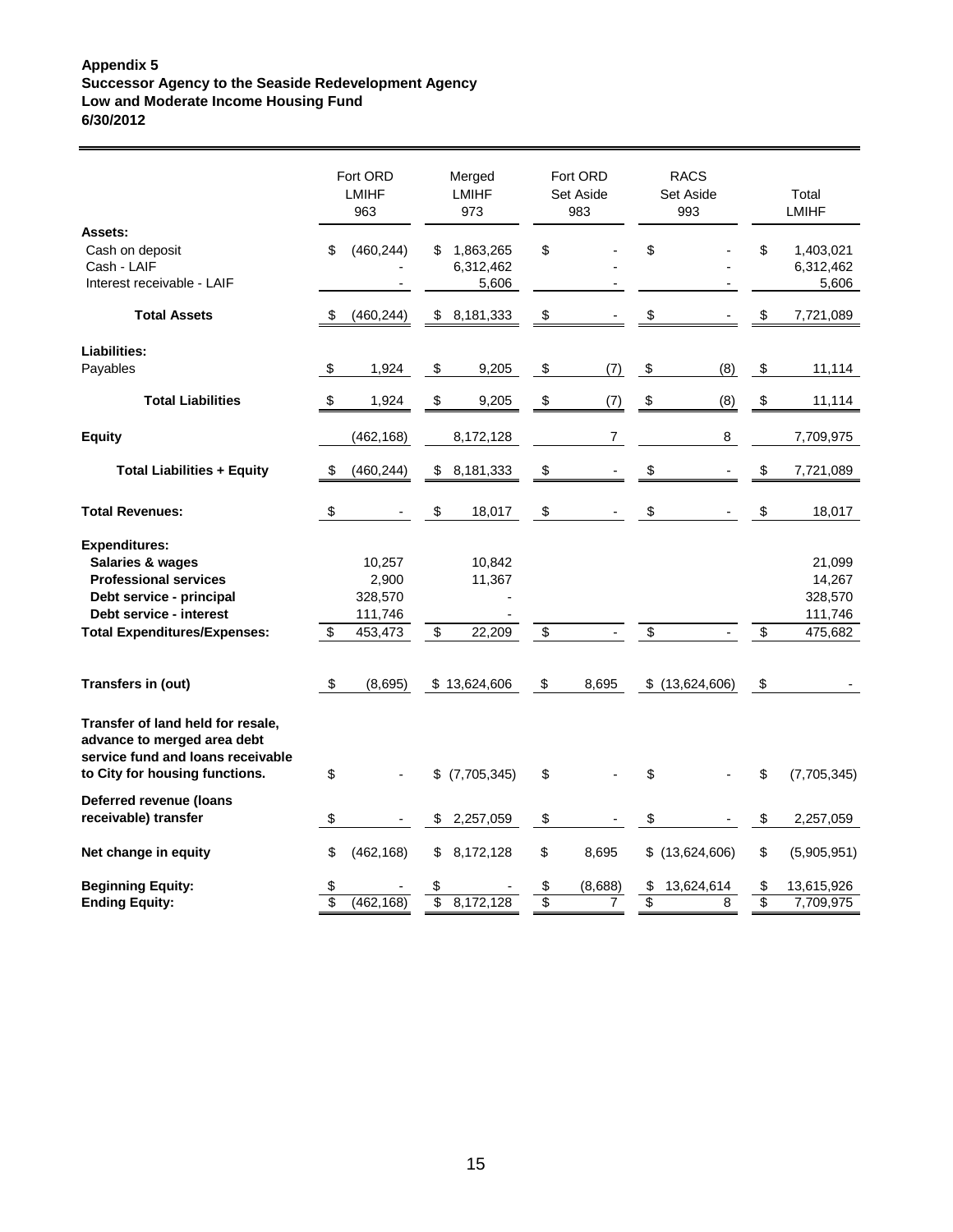| <b>Appendix 8A</b>                                                                                                                          |                                   |                                                                                                                                     |                                                                                                                                                                                         |                                                                                                                                                                                                  |                                                                                                                                                                                                                                                                                                                                                                                            |
|---------------------------------------------------------------------------------------------------------------------------------------------|-----------------------------------|-------------------------------------------------------------------------------------------------------------------------------------|-----------------------------------------------------------------------------------------------------------------------------------------------------------------------------------------|--------------------------------------------------------------------------------------------------------------------------------------------------------------------------------------------------|--------------------------------------------------------------------------------------------------------------------------------------------------------------------------------------------------------------------------------------------------------------------------------------------------------------------------------------------------------------------------------------------|
| Successor Agency to the Seaside Redevelopment Agency                                                                                        |                                   |                                                                                                                                     |                                                                                                                                                                                         |                                                                                                                                                                                                  |                                                                                                                                                                                                                                                                                                                                                                                            |
| Health and Safety Code Section 34179.5(c)                                                                                                   |                                   |                                                                                                                                     |                                                                                                                                                                                         |                                                                                                                                                                                                  |                                                                                                                                                                                                                                                                                                                                                                                            |
| Procedure 8A - List of assets dedicated or restricted for repayment of enforceable obligations                                              |                                   |                                                                                                                                     |                                                                                                                                                                                         |                                                                                                                                                                                                  |                                                                                                                                                                                                                                                                                                                                                                                            |
|                                                                                                                                             |                                   |                                                                                                                                     |                                                                                                                                                                                         |                                                                                                                                                                                                  |                                                                                                                                                                                                                                                                                                                                                                                            |
|                                                                                                                                             |                                   |                                                                                                                                     |                                                                                                                                                                                         |                                                                                                                                                                                                  | The schedule should identify the amount dedicated or restricted, the nature of the dedication or restriction, the specific enforceable obligation to which the dedication or restriction relates, and the<br>language in the legal document that is associated with the enforceable obligation that specifies the dedication of existing asset balances toward payment of that obligation. |
| Description                                                                                                                                 | Amount (net of 2013<br>payments). | schedule to the legal documents<br>that form the basis for the<br>dedication or restriction of the<br>resource balance in question. | Compare all information on the ii. Compare all current balances to<br>the amounts reported in the<br>accounting records of the Successor<br>Agency or to an alternative<br>computation. | iii. Compare the specified enforceable<br>obligations to those that were included in the<br>final Recognized Obligation Payment Schedule<br>approved by the California Department of<br>Finance. | iv. Attach as an exhibit to the report the listing obtained<br>from the Successor Agency. Identify in the report any listed<br>balances for which the Successor Agency was unable to<br>provide appropriate restricting language in the legal<br>document associated with the enforceable obligation.                                                                                      |
| Agreement between Former RDA - Fort Ord<br>and Sunbay Resort Associates (SRA) to fund<br>housing projects.                                  |                                   | Compared to the Agreement<br>4,121,997 Housing dated 09/02/05                                                                       | regarding Affordable and Workforce Compared balances to amortization<br>schedules provided by Successor Agency.                                                                         | Compared to the final Recognized Obligation<br>Payment Schedule approved by the California<br>Department of Finance per May 27, 2012 approval<br>letter.                                         |                                                                                                                                                                                                                                                                                                                                                                                            |
| Promissory note with the California<br>Department of Parks & Recreation<br>concerning Ford Ord Dunes State Park<br>2 within City of Seaside | 1,761,263 schedule.               | Traced to Promissory note dated<br>May 7, 2008 and amortization<br>5,883,260 to Schedule 10                                         | Compared balances to amortization<br>schedules provided by Successor Agency.   letter.                                                                                                  | Compared to the final Recognized Obligation<br>Payment Schedule approved by the California<br>Department of Finance per May 27, 2012 approval                                                    |                                                                                                                                                                                                                                                                                                                                                                                            |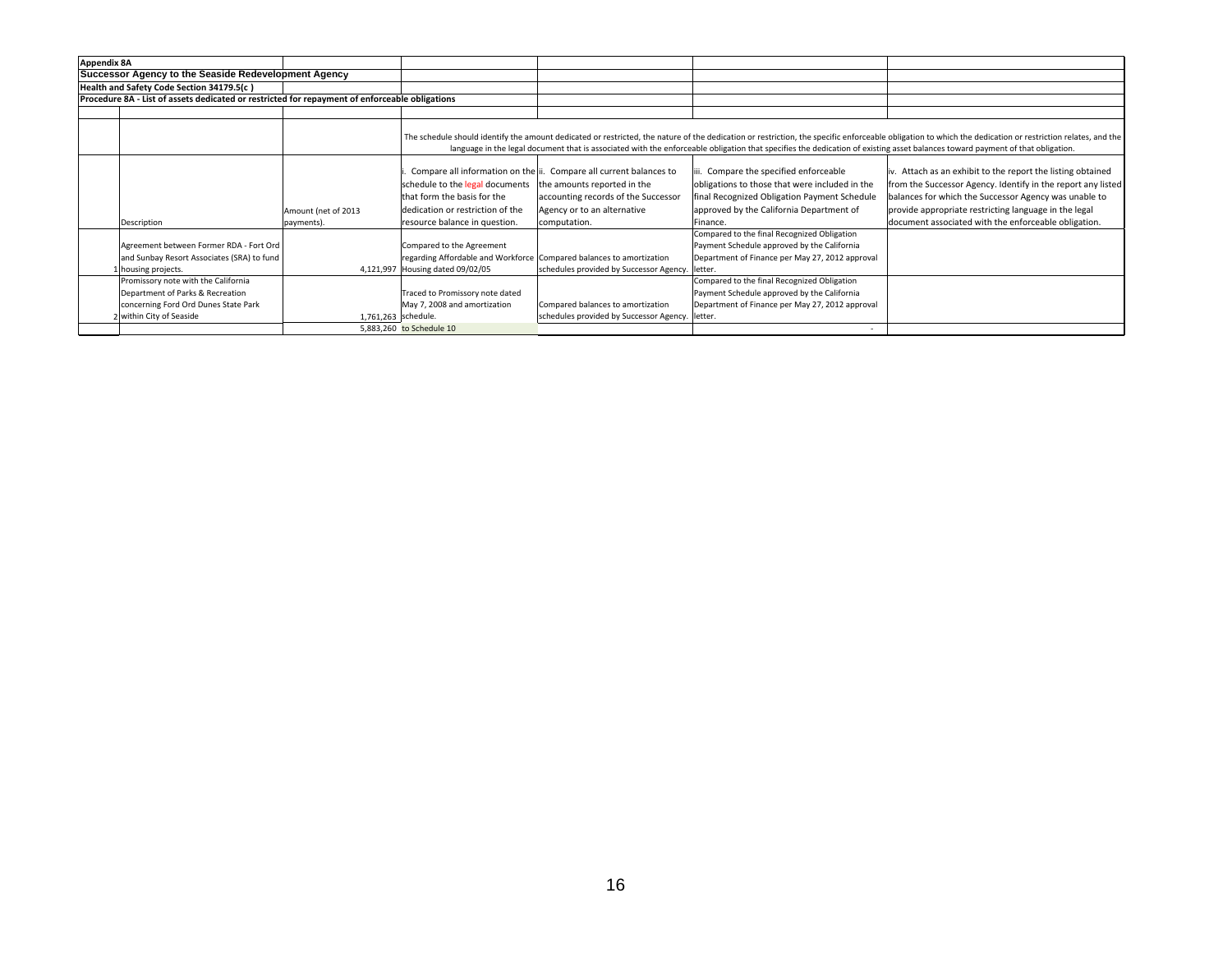| <b>Appendix 9</b>         |                                                                                   |                           |                                                              |                                                |                                                                                  |                                                                           |                                                                                                         |
|---------------------------|-----------------------------------------------------------------------------------|---------------------------|--------------------------------------------------------------|------------------------------------------------|----------------------------------------------------------------------------------|---------------------------------------------------------------------------|---------------------------------------------------------------------------------------------------------|
|                           | Successor Agency to the Seaside Redevelopment Agency                              |                           |                                                              |                                                |                                                                                  |                                                                           |                                                                                                         |
|                           | Health and Safety Code Section 34179.5(c)                                         |                           |                                                              |                                                |                                                                                  |                                                                           |                                                                                                         |
|                           | Procedure 9 - FINAL ROPS review for the period July 1, 2012 through June 30, 2013 |                           |                                                              |                                                |                                                                                  |                                                                           |                                                                                                         |
|                           |                                                                                   |                           |                                                              |                                                |                                                                                  |                                                                           |                                                                                                         |
| # on final<br><b>ROPS</b> | Project name or area<br>associated with the obligation                            | The payee                 | A description of the nature of the<br>work/service agreed to | <b>Total Outstanding Debt</b><br>or Obligation | The amount of payments<br>obligated to be made by month<br>through June 30, 2013 | (1) Amounts of existing cash that are needed to<br>satisfy the obligation | (2) SA Explanation as to why the SA believes that such<br>balances are needed to satisfy the obligation |
|                           | Ft. Ord                                                                           | Sunbay                    | Loan to fund housing project costs                           | 4.031.082                                      | 300,000                                                                          | 300,000                                                                   |                                                                                                         |
|                           | Ft. Ord                                                                           | California Dept. of Parks | Loan to fund housing project costs                           | 1,906,336                                      | 440,316                                                                          | 440,316                                                                   |                                                                                                         |
|                           |                                                                                   |                           |                                                              |                                                |                                                                                  |                                                                           | 740.316.00 to Schedule 10                                                                               |